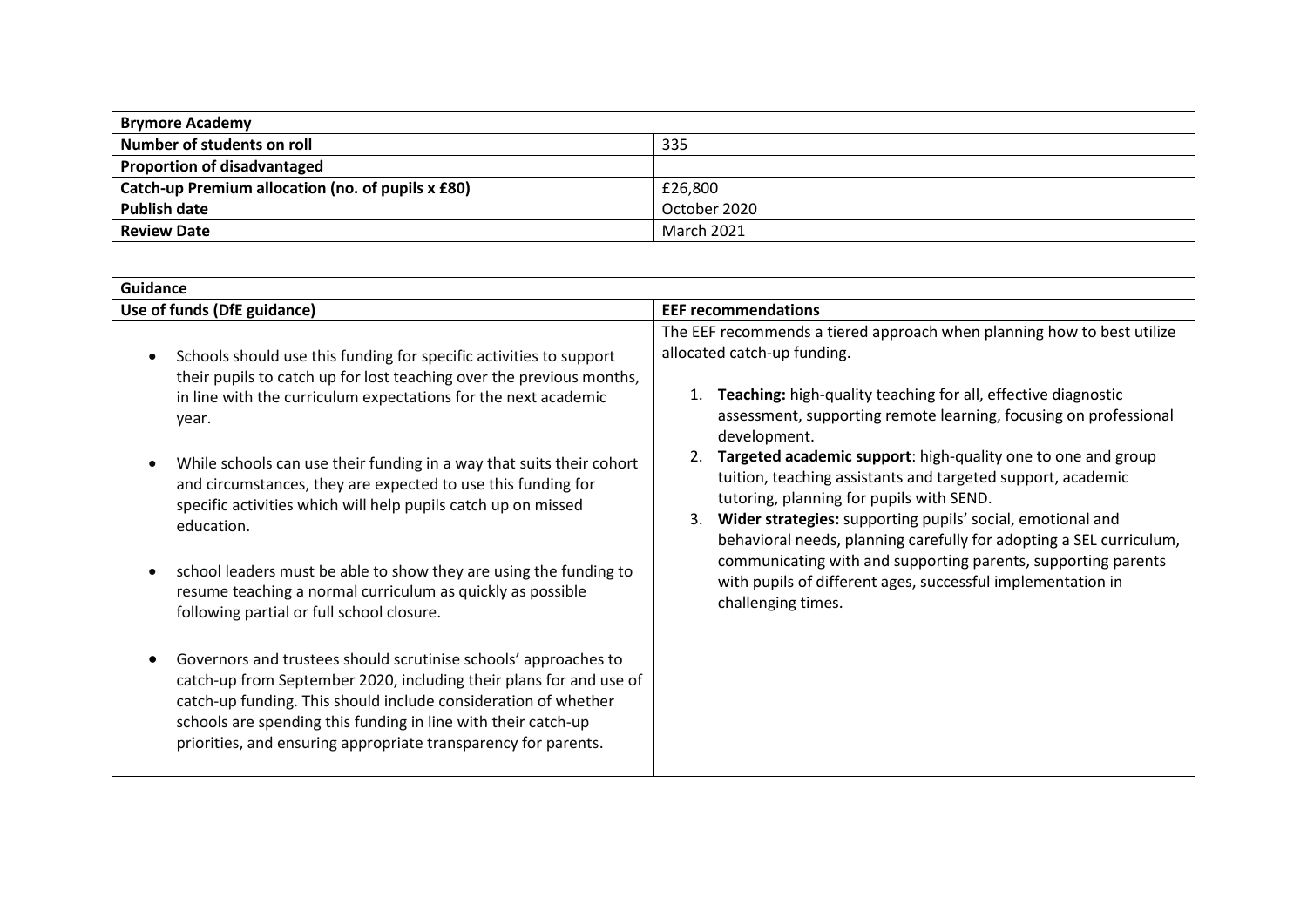|                 | Identified impact of lost learning due to lockdown                                                                                                                                                                                                                                                                                                                                                                                                                                                                                                                                                                 |
|-----------------|--------------------------------------------------------------------------------------------------------------------------------------------------------------------------------------------------------------------------------------------------------------------------------------------------------------------------------------------------------------------------------------------------------------------------------------------------------------------------------------------------------------------------------------------------------------------------------------------------------------------|
| <b>English</b>  | The reading culture that was relatively strong has started to be eroded by lockdown; initial data collected suggests a regression in<br>reading ages for many students, especially in PP and vulnerable learners. To keep students engaged and participating in online<br>learning there was a planned shift from extended writing as a learning outcome to more summative assessment and therefore<br>confidence and competency in written accuracy and mastering different formats of writing needs addressing. There are also gaps<br>in subject specific knowledge, especially knowledge of tier 3 vocabulary. |
| <b>Maths</b>    | Basic numeracy skills, especially those of our lower ability students have regressed with a particular concern around tables.                                                                                                                                                                                                                                                                                                                                                                                                                                                                                      |
| <b>Science</b>  | In a content heavy course, significant gaps in knowledge are the key concern along with some regression in knowledge around<br>key stage 3 content.                                                                                                                                                                                                                                                                                                                                                                                                                                                                |
| Non-core        | Gaps in subject specific learning but probably the most apparent impact is general resilience in the classroom - being<br>independent, taking responsibility for independent study.                                                                                                                                                                                                                                                                                                                                                                                                                                |
| <b>Pastoral</b> | There has been an increase in safeguarding concerns. Years 7 and 8 especially are not yet secure in their understanding of the<br>ethos of the school and this is manifesting in conflicts in their peer relationships.                                                                                                                                                                                                                                                                                                                                                                                            |

| <b>Quality first teaching</b>           |                                             |                        |                |                        |  |  |
|-----------------------------------------|---------------------------------------------|------------------------|----------------|------------------------|--|--|
| <b>Strategy</b>                         | <b>Rationale</b>                            | Implementation         | Cost           | <b>Desired impact</b>  |  |  |
| Ensuring all students have access to    | Having class sets of revision materials     |                        | £550- science  |                        |  |  |
| revision materials in all core subjects | accessible in classrooms removes the        |                        | £500 - English |                        |  |  |
|                                         | need to reply on students to                |                        |                |                        |  |  |
|                                         | have/remember their own.                    |                        |                |                        |  |  |
| myON                                    | Many students stopped reading over          | Training sessions were | £2000          | To increase            |  |  |
| myON by Renaissance is a student-       | the first lockdown as they did not have     | provided to students   |                | engagement with        |  |  |
| centred, personalised literacy          | access to reading material in the home.     | via their online live  |                | reading for pleasure   |  |  |
| platform that offers every student      | A digital library ensured that this barrier | lessons as well as a   |                | and limit the          |  |  |
| unlimited access to an enhanced         | was removed, especially after               | training session for   |                | regression of reading  |  |  |
| digital library.                        | vulnerable learners were issued with        | parents which          |                | ages across key stage  |  |  |
|                                         | laptops.                                    | delivered via Teams.   |                | 3.                     |  |  |
|                                         |                                             | The use of myON        |                |                        |  |  |
| <b>Quickstep English</b>                | Many students at Brymore struggled          | Once purchased English | £350           | Students to revise and |  |  |
| Digital tool to support the             | with basic literacy before lockdown.        | Team will need time to |                | embed key              |  |  |
| development and embedding of            | Time lost in school because of COVID 19     | learn how to use,      |                | grammatical concepts   |  |  |
| grammatical, punctuation, spelling,     | in conjunction with a declining amount      | administer and agree   |                |                        |  |  |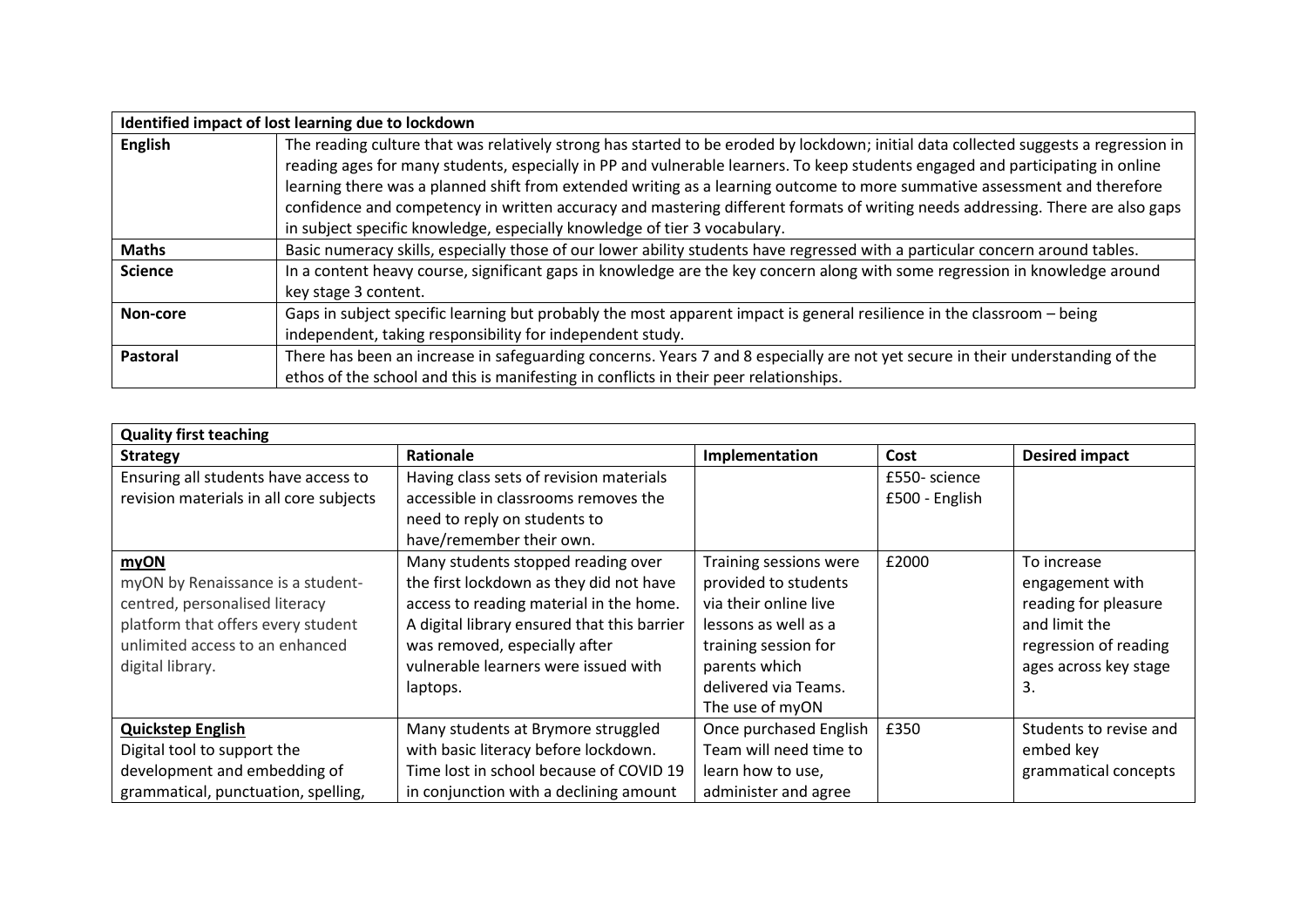| vocabulary knowledge. There are 4    | of reading for pleasure and practice of  | practices to ensure this   |                 | to improve their |
|--------------------------------------|------------------------------------------|----------------------------|-----------------|------------------|
| different stages to allow for        | extended writing when not in school      | can fit in to the existing |                 | writing skills.  |
| progression (Learner, Improver, User | has exacerbated this problem. Most       | English curriculum.        |                 |                  |
| and Advanced) Entry and exit self-   | students need revision of basic          | Friday afternoon           |                 |                  |
| marking tests for each stage.        | grammatical concepts, punctuation        | release.                   |                 |                  |
|                                      | rules and a widening of vocabulary.      |                            |                 |                  |
|                                      | With so many students having different   |                            |                 |                  |
|                                      | gaps in their knowledge this approach    |                            |                 |                  |
|                                      | allows a tailored intervention for each  |                            |                 |                  |
|                                      | student who can progress through the     |                            |                 |                  |
|                                      | level most appropriate for them at their |                            |                 |                  |
|                                      | own pace. It saves workload for teacher  |                            |                 |                  |
|                                      | in terms of assessing and marking.       |                            |                 |                  |
| <b>Spelling Shed</b>                 | Improving Spelling through fund          | Students given a intro     | £100            |                  |
|                                      | interactive games.                       | to spelling shed via       |                 |                  |
|                                      |                                          | their English lessons      |                 |                  |
|                                      |                                          | and parents introduced     |                 |                  |
|                                      |                                          | to the platform during     |                 |                  |
|                                      |                                          | an evening Teams           |                 |                  |
|                                      |                                          | session                    |                 |                  |
| <b>Class reads</b>                   | Class sets of novels to be used in       |                            | £1415.10        |                  |
|                                      | conjunction with reading lessons -       |                            | £84             |                  |
|                                      | different texts chosen for different     |                            |                 |                  |
|                                      | ability groups and year groups           |                            |                 |                  |
| <b>Times Tables Rock Stars</b>       | To improve basic numeracy skills in an   | Student access to app      | £100 for a year |                  |
|                                      | interactive engaging way.                |                            | subscription    |                  |

| <b>Targeted intervention</b> |                                         |                              |        |                             |  |
|------------------------------|-----------------------------------------|------------------------------|--------|-----------------------------|--|
| <b>Strategy</b>              | Rationale                               | Implementation               | Cost   | <b>Desired impact</b>       |  |
| Small group work with year   | In the autumn term year 11s $\parallel$ | Charlotte Young was          | £7,660 | To close the gaps between   |  |
| 11s to address gaps in       | who had struggled to                    | employed two days a week     |        | currently working at grades |  |
| knowledge in English         | engage in online learning               | to work with small groups of |        | and target grades.          |  |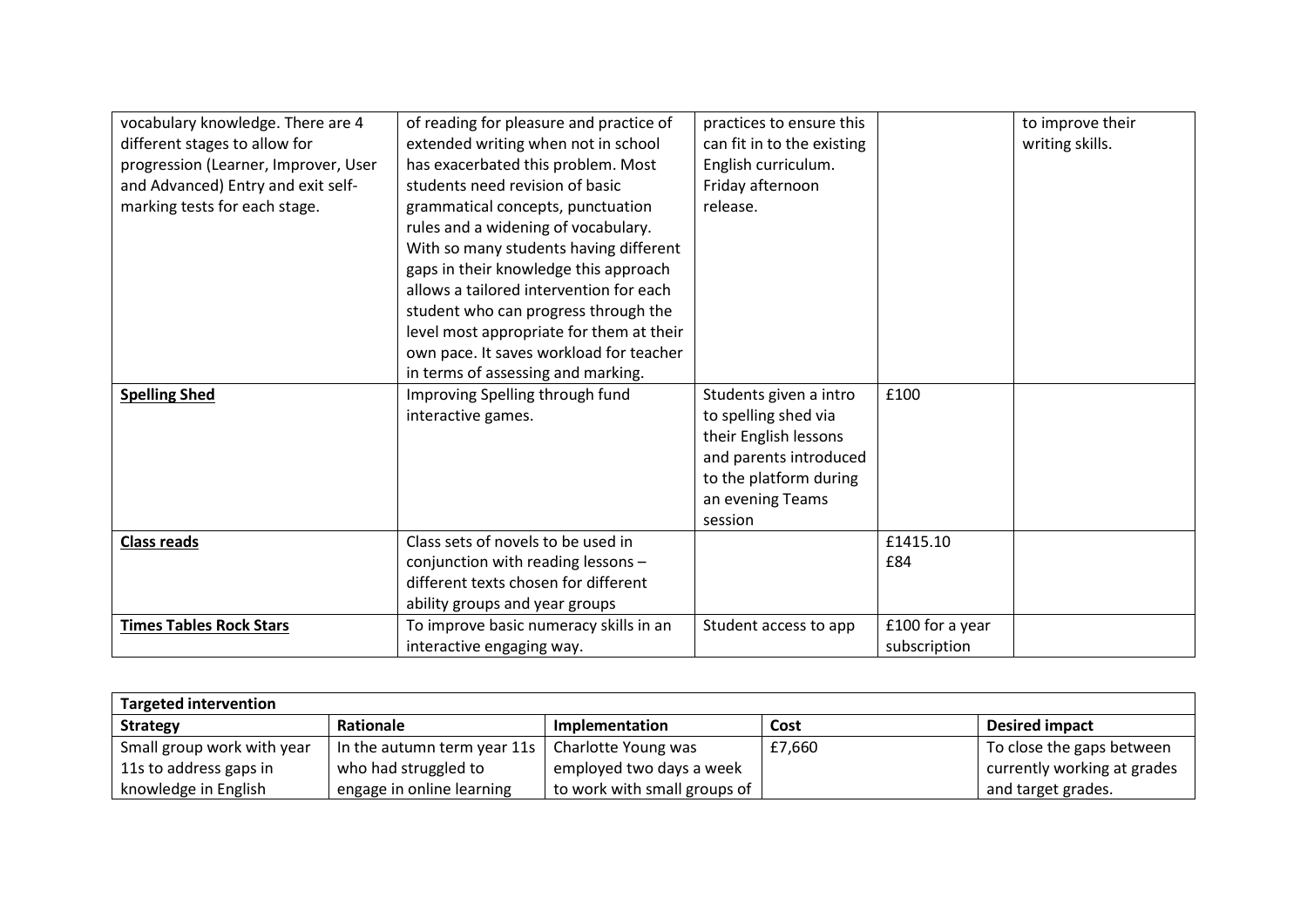|                              | during the summer term of     | years 11s taking them out of |                              |  |
|------------------------------|-------------------------------|------------------------------|------------------------------|--|
|                              | 2020 were identified - those  | landbased lessons (already   |                              |  |
|                              | who were performing more      | secured), PE, Games and      |                              |  |
|                              | than two grades below their   | PSHRE.                       |                              |  |
|                              | target grades.                |                              |                              |  |
| Providing sports based       | Many students, specifically   | To offer this as an option   | Channel Adventure - £15 pp   |  |
| coaching sessions focusing   | in years 7 and 8, do not have | during the Friday activity   | per session based on 20      |  |
| on developing teamwork,      | a secure understanding of     | program where students       | students over 5 sessions =   |  |
| peer relationships,          | the ethos of the school and   | can sign up to/be assigned   | £1500. Travel = £400         |  |
| resilience, resourcefulness, | what it means to be a         | to participate. This will be |                              |  |
| responsibility and problem-  | 'Brymore Boy.' This has       | arranged using outside       | SASP £                       |  |
| solving skills.              | implications across the       | providers.                   |                              |  |
|                              | curriculum both               |                              | + Staff - extra hours - £500 |  |
|                              | academically and pastorally.  |                              |                              |  |
|                              | By focusing on the 3 Rs and   |                              |                              |  |
|                              | developing working peer       |                              |                              |  |
|                              | relationships we hope to      |                              |                              |  |
|                              | improve attitudes to and      |                              |                              |  |
|                              | behaviour for learning.       |                              |                              |  |
| Providing leadership         | Many students, specifically   |                              | £1250                        |  |
| coaching to new student      | in years 7 and 8, do not have |                              | £250                         |  |
| leaders.                     | a secure understanding of     |                              |                              |  |
|                              | the ethos of the school and   |                              | + travel and cover costs for |  |
|                              | what it means to be a         |                              | <b>SSLT on Dartmoor.</b>     |  |
|                              | 'Brymore Boy.' This has       |                              |                              |  |
|                              | implications across the       |                              |                              |  |
|                              | curriculum both               |                              |                              |  |
|                              | academically and pastorally.  |                              |                              |  |
|                              | By focusing efforts on        |                              |                              |  |
|                              | training our SSLT we hope     |                              |                              |  |
|                              | that they will have a         |                              |                              |  |
|                              | significant impact on         |                              |                              |  |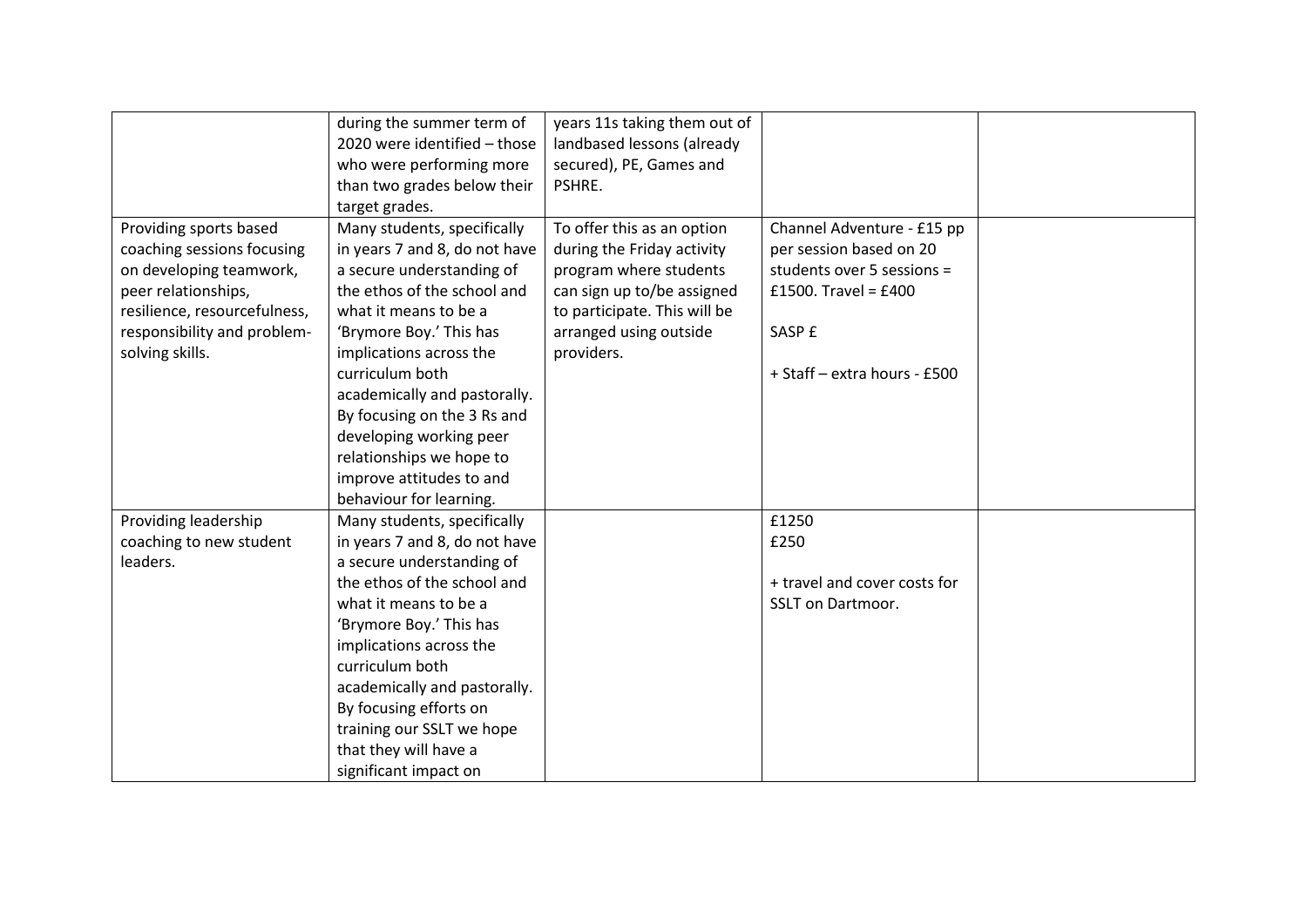|                                                       | establishing the Brymore<br>ethos in 2021/22                                                                                |                                                                |              |                                                                                                               |
|-------------------------------------------------------|-----------------------------------------------------------------------------------------------------------------------------|----------------------------------------------------------------|--------------|---------------------------------------------------------------------------------------------------------------|
| Providing 1:1 maths tuition<br>for year 10/11 student | (SEMH) struggled to attend<br>lessons pre lockdown. Post<br>lockdown attendance in<br>mainstream lessons is now<br>at zero. | 2 x 1 hour 1:1 sessions per<br>week with tutor for 33<br>weeks | Approx. £990 | Student will achieve P8<br>target of 7 and not be<br>disadvantaged by SEMH<br>need exacerbated by<br>pandemic |

| <b>Wider strategies</b>      |                                                                |                |                   |                            |
|------------------------------|----------------------------------------------------------------|----------------|-------------------|----------------------------|
| <b>Strategy</b>              | rationale                                                      | Implementation | Cost              | <b>Desired impact</b>      |
| To reestablish a reading     | At Brymore we have established and embedded systems            |                | £2402.75          | A shared reading           |
| culture by increasing shared | and procedures that both encourage and monitor reading.        |                | £131.25 (jackets) | experience, reestablishing |
| reading experiences          | This has suffered because of Covid. A member of the            |                | £150              | reading culture, improved  |
|                              | English Department recently wrote a dissertation entitled      |                | Total: £2684.00   | reading ages.              |
|                              | 'What motivates students to read in my setting.' The           |                |                   |                            |
|                              | primary research was conducted with our students. Whilst       |                |                   |                            |
|                              | almost all the boys stated that our rewards and sanctions      |                |                   |                            |
|                              | system surrounding reading was a contributing factor in        |                |                   |                            |
|                              | their reading habits, what was really clear from the           |                |                   |                            |
|                              | research was that the biggest motivating factor to read was    |                |                   |                            |
|                              | when it was a shared experience. They especially welcomed      |                |                   |                            |
|                              | the opportunity to talk about books with an adult,             |                |                   |                            |
|                              | something which many do not have the opportunity to do         |                |                   |                            |
|                              | at home. In addition, our most impactful literacy              |                |                   |                            |
|                              | intervention is not any prescribed intervention, it is         |                |                   |                            |
|                              | morning reading - a small group reading a book with an         |                |                   |                            |
|                              | adult. This is the intervention that has the biggest impact    |                |                   |                            |
|                              | on reading ages. Although students in KS3 at Brymore           |                |                   |                            |
|                              | currently have a reading lesson once a week, these lessons     |                |                   |                            |
|                              | are full of monitoring and handing out either rewards and      |                |                   |                            |
|                              | sanctions; there is little time to share a story or talk about |                |                   |                            |
|                              | them - the thing which motivates them the most according       |                |                   |                            |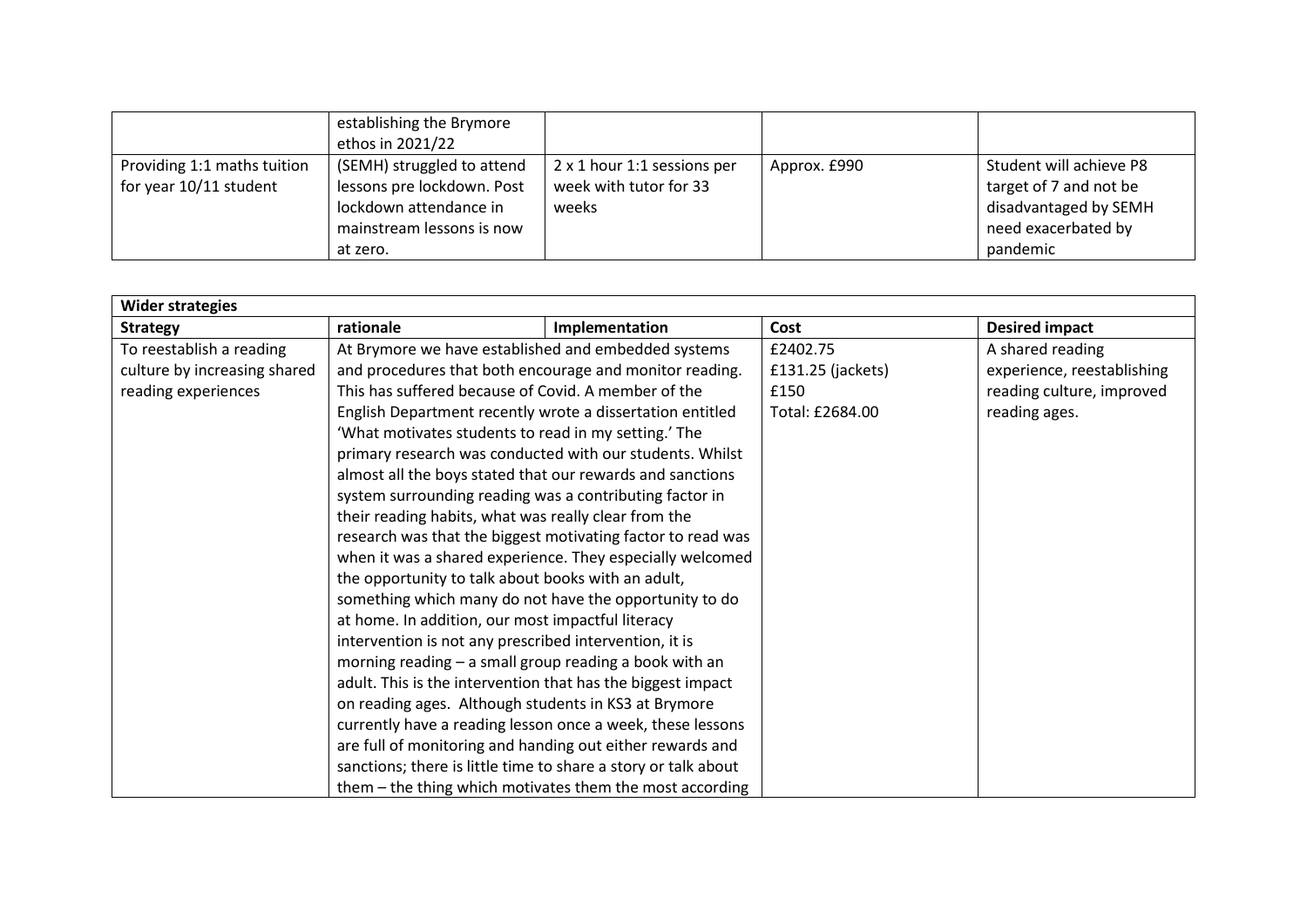|                           | to our data. Essentially, we would like to make reading a    |                      |                        |
|---------------------------|--------------------------------------------------------------|----------------------|------------------------|
|                           | shared experience, with an adult and move it out of an       |                      |                        |
|                           | English lesson. Extending Friday afternoon registration and  |                      |                        |
|                           | tutors to simply have a class book and read it with their    |                      |                        |
|                           | tutor group over the course of the school year (maybe less). |                      |                        |
|                           | Each tutor group needs a set of books and these can then     |                      |                        |
|                           | be rotated each year, so every tutor group enjoys a new      |                      |                        |
|                           | book each year. Books will be chosen to complement the       |                      |                        |
|                           | tutorial program for example exploring ideas of diversity,   |                      |                        |
|                           | kindness, acceptance, different cultures etc.                |                      |                        |
| Author visit and creative | To help regain enthusiasm for extended writing.              | $£800 + cover costs$ | Improve writing skills |
| writing workshop          |                                                              |                      |                        |
| Theatre performance for   | Year 11 teaching of the Shakespeare component for English    | $£880 + cover costs$ |                        |
| Year 11 students          | Literature was hugely disrupted leading to a lack of         |                      |                        |
|                           | confidence amongst students and gaps in knowledge.           |                      |                        |

| Book for shared tutor reading     | <b>Summary</b>                                   | <b>Themes</b>                        | <b>AR</b> info |
|-----------------------------------|--------------------------------------------------|--------------------------------------|----------------|
| 'Wonder' by R.J Palacio           | After being home-schooled for years, Auggie      | Kindness, tolerance, acceptance,     | 4.8            |
|                                   | Pullman is about to start fifth grade, but he's  | friendship, inner beauty, family.    | 11 points      |
|                                   | worried: How will he fit into middle-school life |                                      |                |
|                                   | when his facial deformity means he looks so      |                                      |                |
|                                   | different from everyone else?                    |                                      |                |
| 'Noughts and Crosses' Malorie     | In Callum's world the white noughts are          | Racism, Terrorism, Justice, Heroes   | 4.0            |
| Blackman                          | second-class citizens and the black Crosses are  |                                      | 14 points      |
|                                   | highly revered and perceived as the superior     |                                      |                |
|                                   | race. Callum is a nought and his best friend,    |                                      |                |
|                                   | Sephy, is a Cross and the daughter of a          |                                      |                |
|                                   | powerful politician.                             |                                      |                |
| 'A Monster Calls' by Patrick Ness | Thirteen-year-old Conor awakens to find a        | Family, death, isolation, suffering, | 4.8            |
|                                   | monster outside his bedroom window--not the      | versions of reality                  | 5 points       |
|                                   | one from his recurring nightmare, but an         |                                      |                |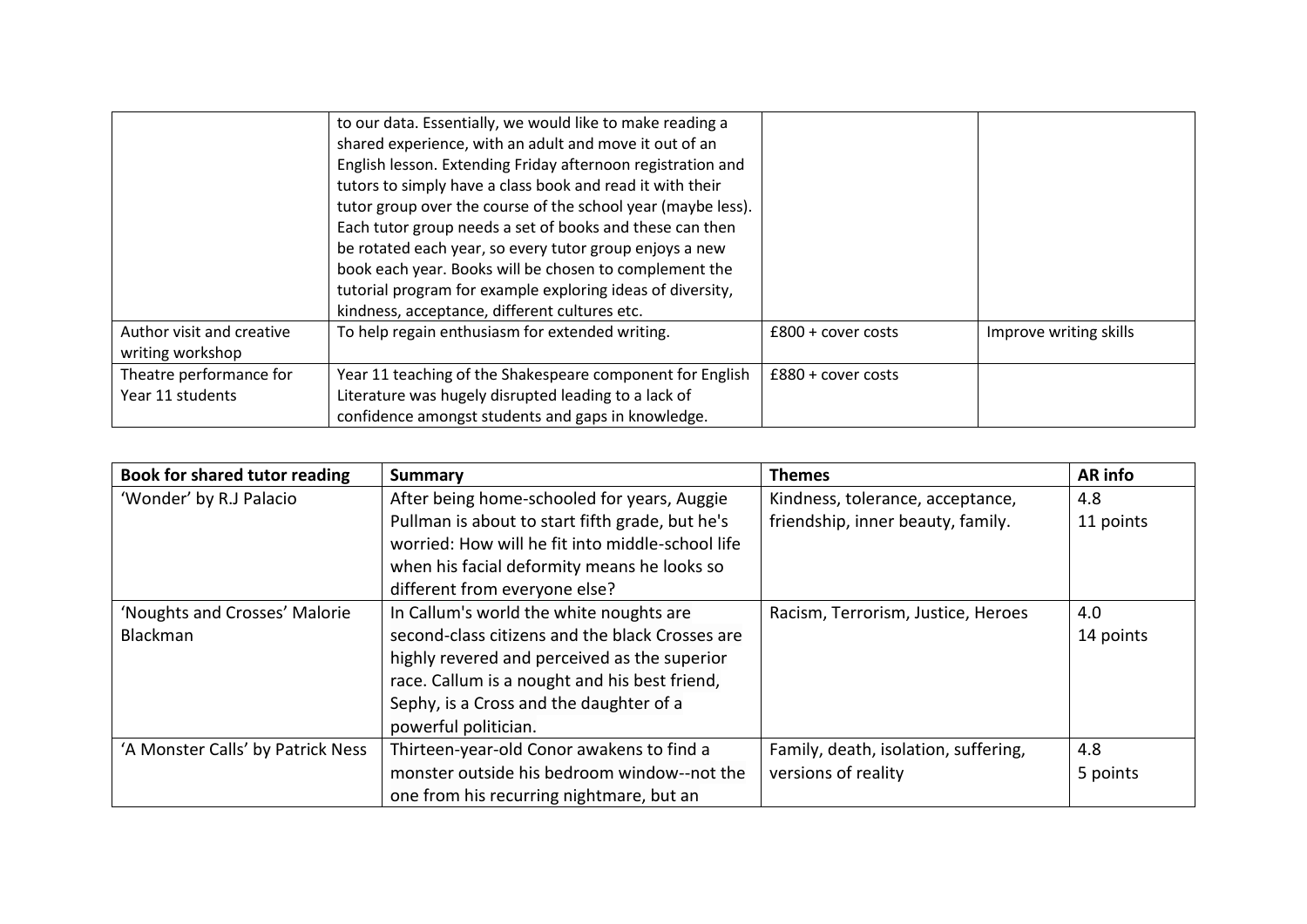|                                            | ancient, wild creature that wants him to face<br>truth and loss.                                                                                                                                                                                                                                                                                                                                                                                                                                          |                                                                                                                                     |                  |
|--------------------------------------------|-----------------------------------------------------------------------------------------------------------------------------------------------------------------------------------------------------------------------------------------------------------------------------------------------------------------------------------------------------------------------------------------------------------------------------------------------------------------------------------------------------------|-------------------------------------------------------------------------------------------------------------------------------------|------------------|
| 'Refugee Boy' Benjamin<br>Zephaniah        | Life is not safe for Alem. His father is Ethiopian,<br>and his mother Eritrean, and with both<br>countries at war he is welcome in neither place.<br>So his father does something which at first<br>seems callous, but is in fact the ultimate gift of<br>love.                                                                                                                                                                                                                                           | Culture, war, separation                                                                                                            | 5.6<br>10 points |
| 'The Kite Runner' Hosseini,<br>Khaled      | Amir, haunted by his betrayal of Hassan, the<br>son of his father's servant and a childhood<br>friend, returns to Kabul as an adult after he<br>learns Hassan has been killed.                                                                                                                                                                                                                                                                                                                            | Betrayal, redemption, fathers and<br>children, violence and rape, memory<br>and the past, politics and society                      | 5.2<br>16 points |
| 'Coram Boy' Jamila Gavin                   | The Coram man takes babies and money from<br>desperate mothers, promising to deliver<br>them safely to a Foundling Hospital in London.<br>Instead, he murders them and buries them by<br>the roadside, to the helpless horror of his<br>mentally ill son, Mish.                                                                                                                                                                                                                                           | Abandoned/lost children,                                                                                                            | 6.3<br>14 points |
| 'Boy in the Striped Pyjamas' John<br>Boyne | Nine-year-old Bruno knows nothing of the Final<br>Solution and the Holocaust. He is oblivious to<br>the appalling cruelties being inflicted on the<br>people of Europe by his country. All he knows is<br>that he has been moved from a comfortable<br>home in Berlin to a house in a desolate area<br>where there is nothing to do and no one to play<br>with. Until he meets Shmuel, a boy who lives a<br>strange parallel existence on the other side of<br>the adjoining wire fence and who, like the | Family, lies and deceit, race, violence,<br>morality and ethics, friendship,<br>freedom and confinement, warfare<br>(The Holocaust) | 5.8<br>7 points  |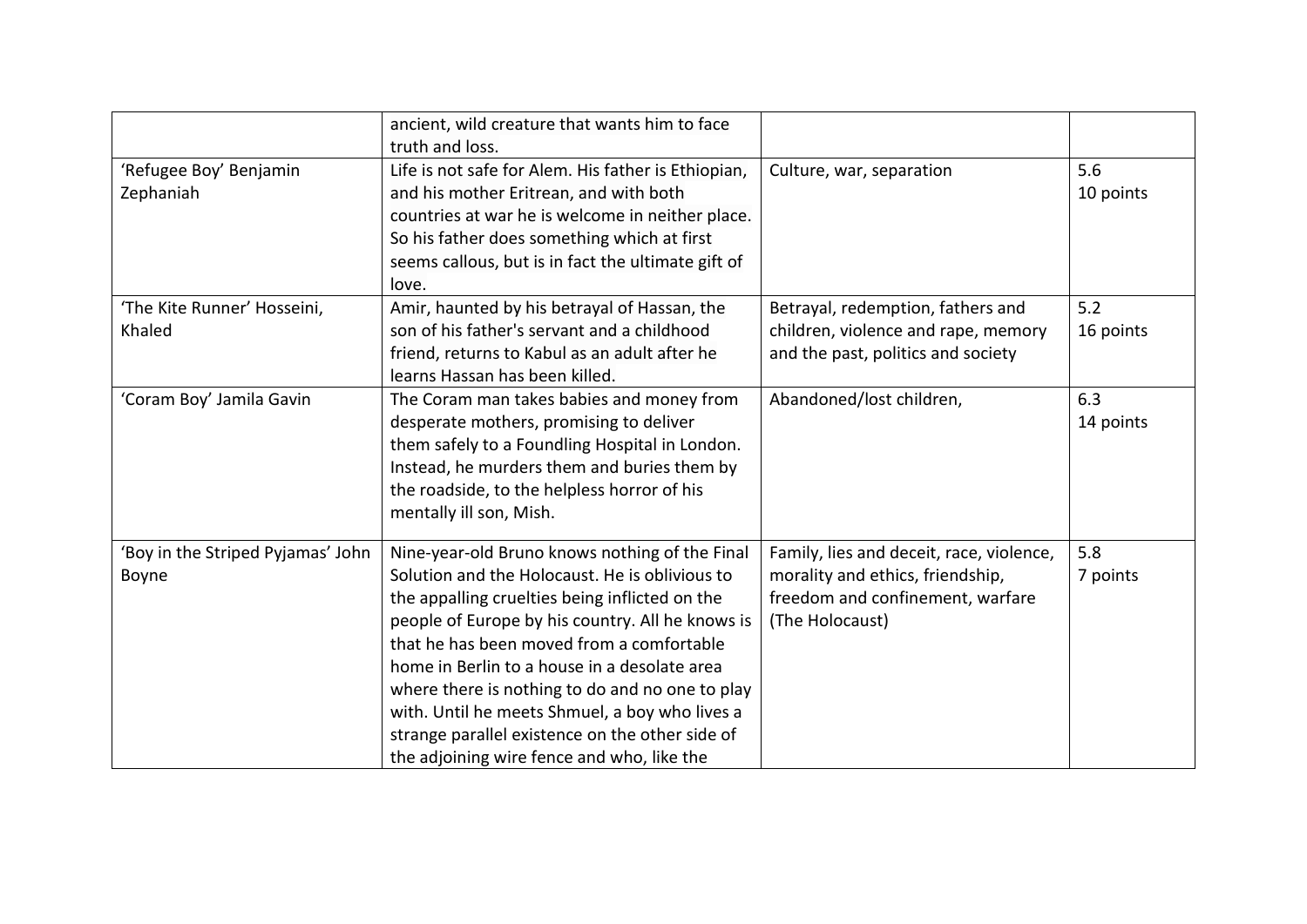|                                    | other people there, wears a uniform of striped    |                                         |           |
|------------------------------------|---------------------------------------------------|-----------------------------------------|-----------|
|                                    | pyjamas.                                          |                                         | 5.4       |
| 'The Boy at the back of the class' | Told with heart and humour, The Boy at the        | Refugees, poverty, fairness,            |           |
| Raúf, Onjali Q                     | Back of the Class is a child's perspective on the | acceptance, challenging stereotypes     | 9 points  |
|                                    | refugee crisis, highlighting the importance of    |                                         |           |
|                                    | friendship and kindness in a world that doesn't   |                                         |           |
|                                    | always make sense.                                |                                         |           |
| 'Lord of the Flies' William        | A plane crashes on an uninhabited island and      | Human nature, civilisation,             | 5.0       |
| Golding                            | the only survivors, a group of schoolboys,        | spirituality, weak vs, the strong,      | 9 points  |
|                                    | assemble on the beach and wait to be rescued.     | savagery                                |           |
|                                    | By day they inhabit a land of bright fantastic    |                                         |           |
|                                    | birds and dark blue seas, but at night their      |                                         |           |
|                                    | dreams are haunted by the image of a terrifying   |                                         |           |
|                                    | beast.                                            |                                         |           |
| 'The Crew' Bali Rai                | Meet Ellie, Jas, Della, Will and Billy. They're   | Class, poverty, danger of gang culture, | 4.9       |
|                                    | tough. They're street-smart. They're the Crew,    | relationships                           | 9 points  |
|                                    | and they live in what they call the Ghetto - the  |                                         |           |
|                                    | estates round the city centre where everyone is   |                                         |           |
|                                    | skint and it's important to stick together. No-   |                                         |           |
|                                    | one has a go once you're part of a gang. Except,  |                                         |           |
|                                    | sometimes, the older gangs who can be really      |                                         |           |
|                                    | dangerous                                         |                                         |           |
| 'The Curious Incident of the Dog   | When Christopher finds a neighbour's dog          | Growing up, truth, love, safety, logic  | 5.4       |
| in the Night Time' Mark Haddon     | killed he determines to unravel the mystery.      | vs emotion,                             | 10 points |
|                                    | But the world is a very strange place seen        |                                         |           |
|                                    | through the eyes of an autistic and gifted 15-    |                                         |           |
|                                    | year-old boy, and Christopher soon finds out      |                                         |           |
|                                    | more than he could ever imagine.                  |                                         |           |